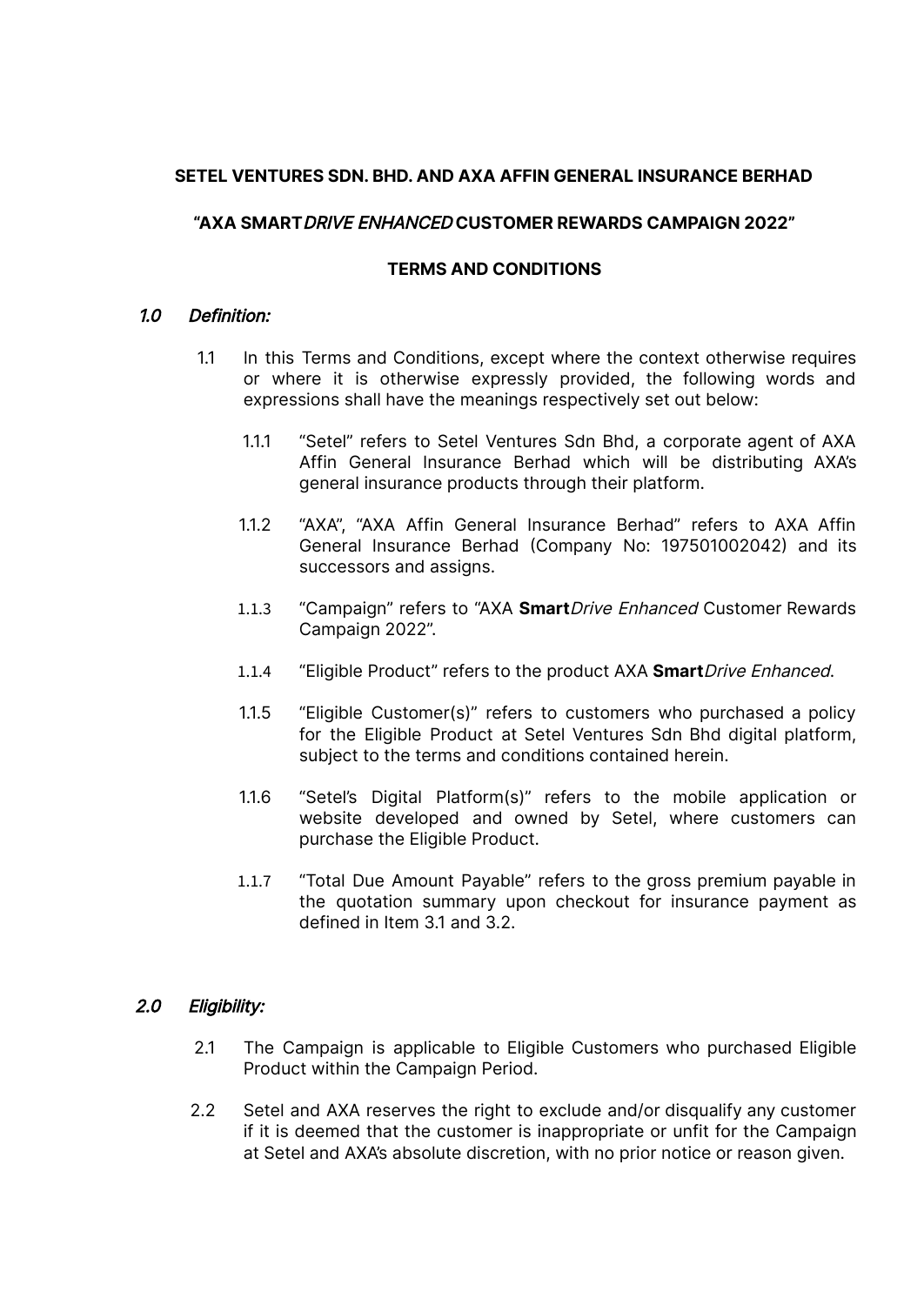## *3.0* Campaign Period:

- 3.1 For the KFC Delivery e-Voucher reward under Item 4.1, The Campaign is valid from  $28<sup>th</sup>$  February 2022 to  $27<sup>th</sup>$  May 2022 (both dates inclusive) ("Voucher Campaign Period ") or once the KFC Delivery e-Voucher has been fully redeemed, whichever comes first.
- 3.2 For the 10% early bird discount under Item 4.2, The Campaign is valid from 28th February 2022 to 27th May 2022 (both dates inclusive) ("Rebate Campaign Period ") or once the discount has been fully redeemed, whichever comes first.

### *4.0* Campaign Mechanics and Offer:

- 4.1 The first 500 Eligible Customers are entitled to receive one (1) KFC Delivery e-Voucher worth RM20.00 which will be sent to the users via an app inbox message on Setel app to them based on the following terms and conditions:
	- 4.1.1 Eligible Customers must purchase the Eligible Product via Setel's Digital Platform with a minimum Total Due Amount Payable of RM300 per policy to qualify. The policy must be successfully paid and issued to Eligible Customers during the Voucher Campaign Period.
	- 4.1.2 Eligible Customers must provide a valid email address during their purchase and their Setel account must remain active at the time of purchase (i.e not blocked, suspended or closed account, etc).
	- 4.1.3 In the event that the Eligible Customer does not receive the e-Voucher due to inaccurate information provided by the Eligible Customer and reasonable efforts have been taken by AXA and Setel to issue the e-Voucher to the Eligible Customer to no avail, AXA and Setel reserve the right to forfeit the e-Voucher.
	- 4.1.4 The Eligible Customer shall be entitled to receive one (1) KFC Delivery e-Voucher on a first come, first served basis, subject to availability. The total number of KFC Delivery e-Voucher is capped at a maximum of five hundred (500) Eligible Customers during the Voucher Campaign Period only.
	- 4.1.5 The KFC Delivery e-Voucher code will be sent to Eligible Customers through their Setel app inbox based on their valid, registered Setel email address provided by Eligible Customers within thirty (30) days after the end of the Voucher Campaign Period. This is subject to whether the Eligible Customers fulfill the Campaign terms and conditions herein.
	- 4.1.6 It is the responsibility of the Eligible Customer to redeem for usage before expiry date of the KFC Delivery e-Voucher. All KFC Delivery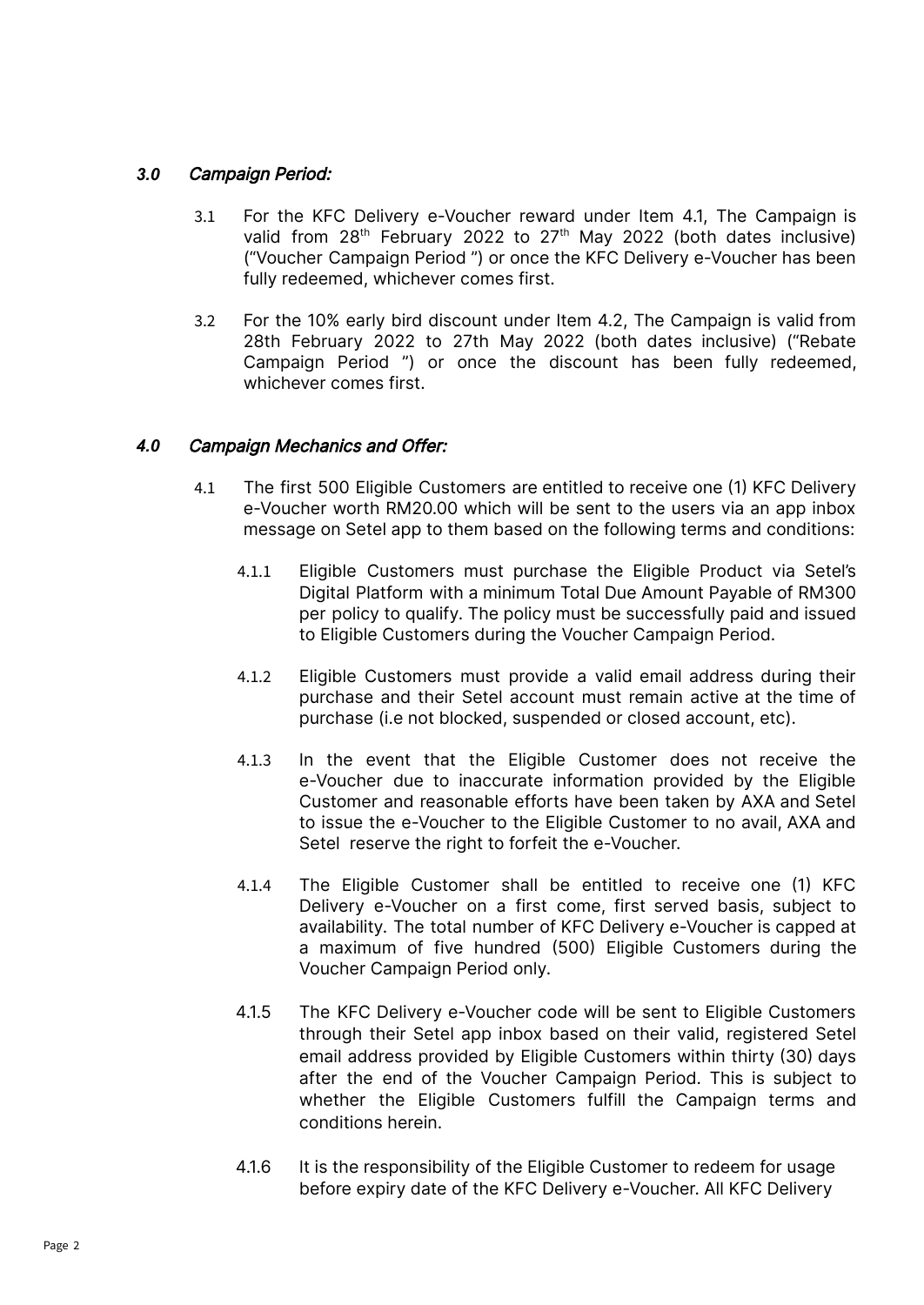e-Voucher code is valid for one (1) year from the date of issuance. No refunds are applicable for purchases below the value of the e-Voucher code in a single receipt. Any purchases exceeding the amount of the KFC Delivery e-Voucher Code shall be borne by the Eligible Customer.

- 4.1.7 It is the Eligible Customer's responsibility to ensure that the information provided for the purpose of KFC Delivery e-Voucher code fulfillment is accurate, valid and complete information of the Eligible Customer. Failure to do so may result in the Eligible Customer's disqualification from the Campaign and forfeiture of the reward.
- 4.1.8 The KFC Delivery e-Voucher(s) is/are neither transferable, nor exchangeable for cash or any other forms of legal tender, whether in part or in full. The KFC Delivery e-Voucher code is valid only for online redemption at KFC Delivery via KFC.com.my, and not applicable via in-store redemptions or Call Centre. The usage is limited to one (1) KFC Delivery e-Voucher Code per redemption/transaction. The terms and conditions on the KFC e-Voucher apply. (https://vouchers.kfc.com.my/purchase)
- 4.1.9 Eligible Customers may contact KFC Customer Care 1300-222-888 for any issues pertaining to the usage of the KFC e-Voucher. Setel and AXA shall not be bound to deal with any enquiries and complaints in respect of the e-Voucher and shall bear no responsibility for resolving such disputes or for the dispute itself.
- 4.1.10 Setel and AXA reserve the right to substitute the KFC e-Voucher with an item of similar value at Setel and AXA's absolute discretion without prior notice or reason given.
- 4.2 Eligible Customers are entitled to receive a 10% early bird rebate which will be applied on the gross premium and reflected in the quotation summary upon checkout when customers pay for Eligible Product on Setel on the following condition:
	- 4.2.1 The Eligible Customer must purchase the Eligible Product (AXA **Smart**Drive Enhanced) via Setel's Digital Platform to qualify. The policy must be successfully paid and issued to Eligible Customers during the Rebate Campaign Period.
- 4.3 Eligible Customers are entitled to receive both the KFC e-Voucher and 10% rebate as long as they purchase the Eligible Product within Voucher Campaign Period (only applicable to the first 500 Eligible Customers with a minimum Total Due Amount Payable of RM300 per policy) and Rebate Campaign Period respectively.